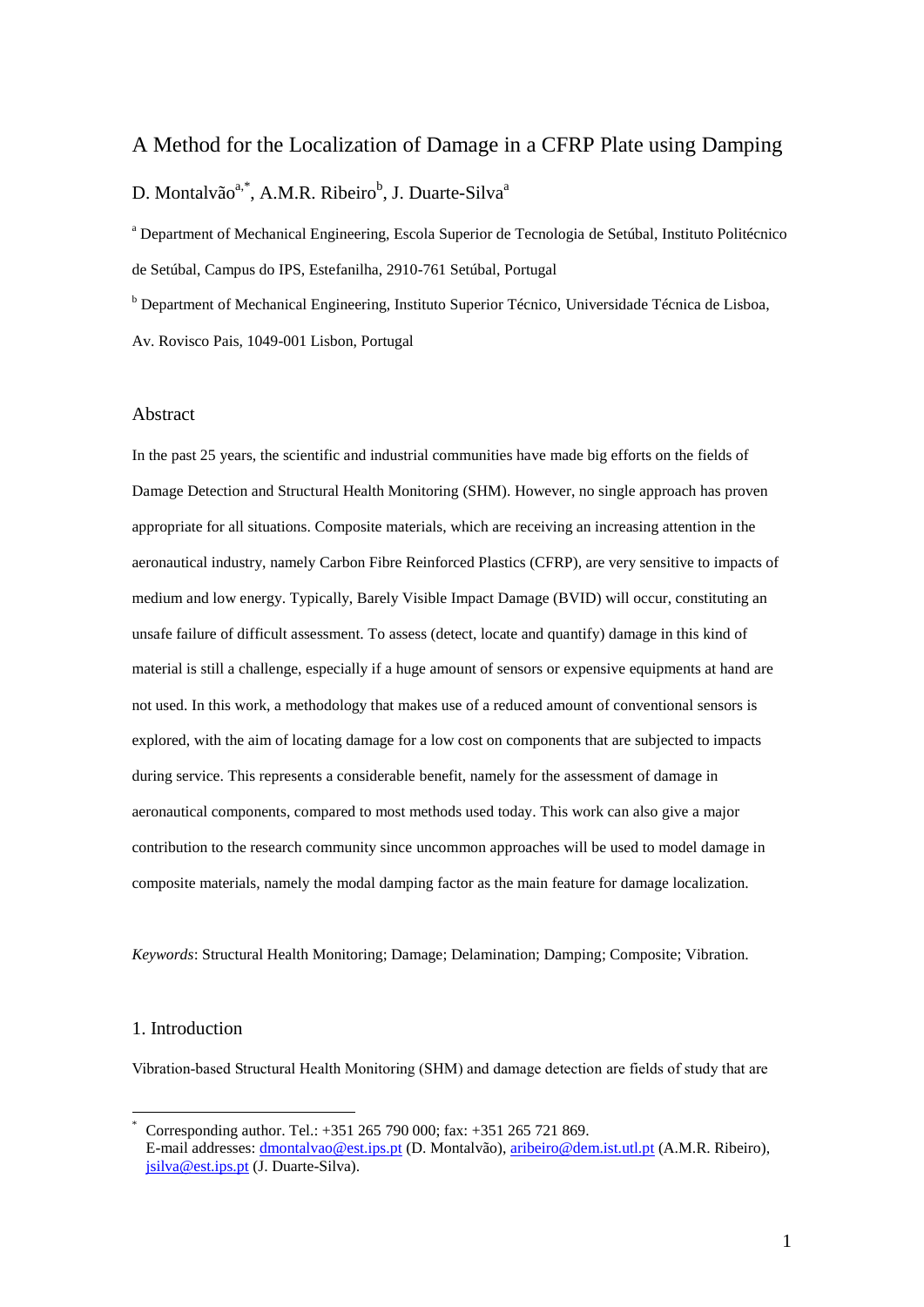arising great interest. Bonfiglioli et al. [1] argue that monitoring the health state of infrastructures seems to be one of the largest industries in the world. Important advances in this field until 2002 are described in Doebling et al. [2, 3] and Sohn et al. [4]. More recently, Montalvão et al. [5] presented a review on vibration-based SHM with special emphasis on composite materials. Other reviews may bring insight in more specific branches of damage detection and SHM [6-9].

The use of Fibre Reinforced Plastics (FRP) is experiencing an increased growth, namely in the aeronautical, naval and automotive industries, because of their excellent mechanical properties in conjunction with their low weight and easy shaping. Nevertheless, composite materials are very different from metals with respect to their particular failure modes, which may be in the form of matrix cracking, fibre breakage, interlaminar delamination, etc [10, 11]. Also, the extreme sensitivity of composite materials to impact loads constitutes a hindrance to its utilization.

For aeronautical structures, a field where this problem has been quite studied, the components have to undergo (i) low energy impacts caused by dropped tools or mishandling during assembly and maintenance, (ii) medium energy impacts caused in-service by foreign objects such as stones or birds and, (iii) in military aircraft, high energy impacts caused by weaponry projectiles [12].

In a low energy impact (but high enough to produce damage), only a very small indentation will be seen on the impact surface. This level of damage is often referred to as Barely Visible Impact Damage (BVID). Generally, Carbon Fibre Reinforced Plastics (CFRP) are very sensitive to medium and low energy impacts. Matrix cracks will appear and interact, leading to the delamination process. Moreover, on the opposite side of the impact, it is possible that fibre breakage will occur.

Cawley and Adams [13] give a formulation for damage detection, localization and quantification, concluding that damping might suffer an increase with damage on CFRPs. Based on the observation that modal damping is a parameter with higher sensitivity to internal delamination on CFRPs than natural frequencies, Keye et al. [14] develop a method using a forward approach in which the experimental and analytical damping deviations are correlated through a modified form of the Modal Assurance Criterion (MAC). Kyriazoglou et al. [15] explore the use of the Specific Damping Capacity (SDC) for damage detection and localization in composite laminates. One important observation these authors provide is that the resonant frequency did allow detecting cracks in Glass Fibre Reinforced Plastic (GFRP) laminates while, for CFRPs, no detectable changes in the resonant frequencies could be found; however, even for

2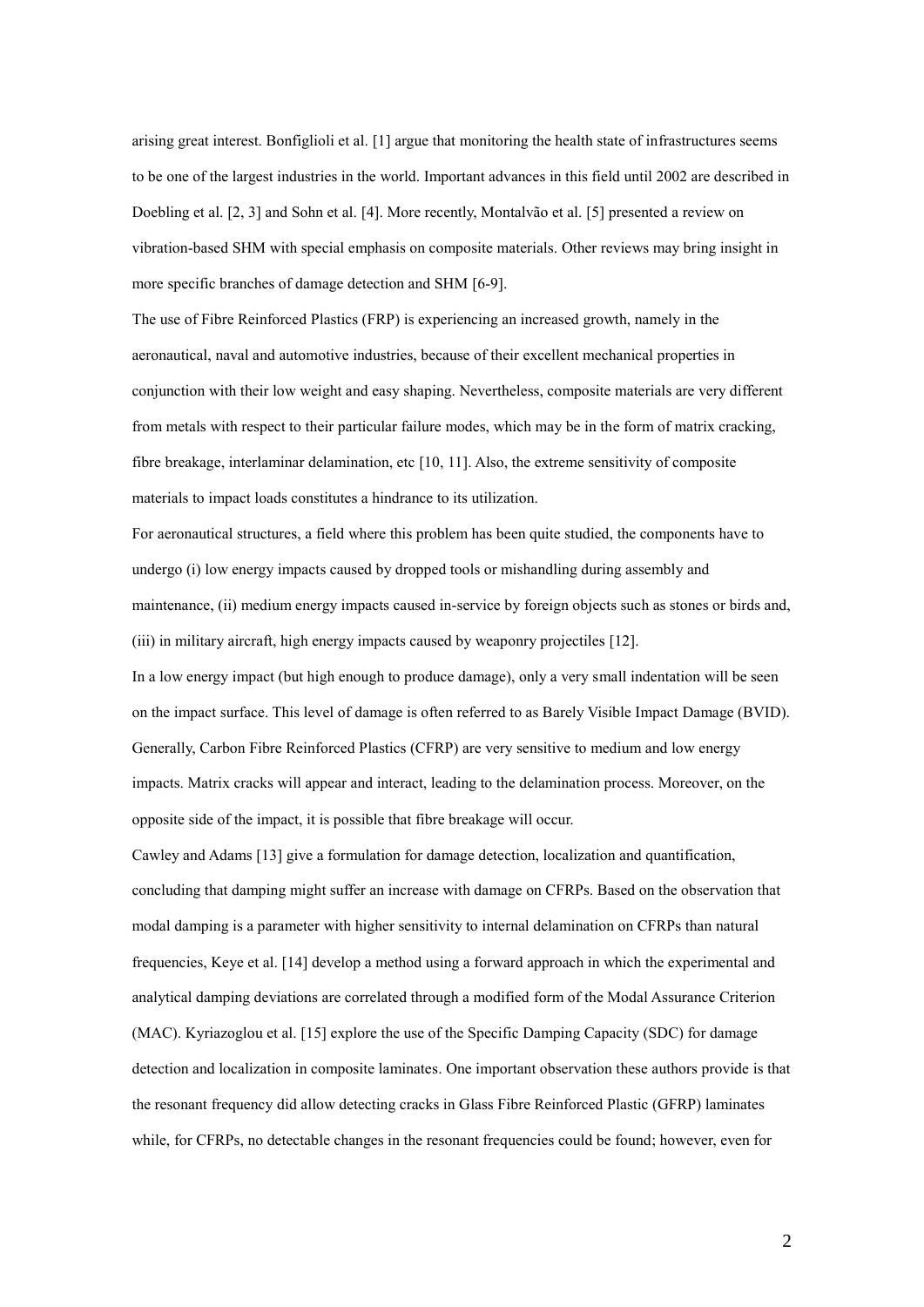CFRPs, high changes were found in the SDC. Yam et al. [16] noted that the energy dissipation in a CFRP is mostly induced by the interfacial slip across the delamination and the tendency for mutual penetration between the upper and lower surfaces in the delamination region.

Most of the traditional methods are based on the fact that damage leads to appreciable reduction in the stiffness of a structural element. Nevertheless, in structures made of composite materials there seems to be a tendency for the use of damping as the damage feature, once damping variations – associated with the dissipated energy – tends to be more sensitive to damage than the stiffness variations, mainly when delamination is concerned.

Instrumentation is another aspect that must be taken into account apart from the features to be measured for damage assessment, as several methods tend to rely on the use of a huge amount of sensors. The proposed technique is mainly based on the mode shapes and the variation of the modal damping factors between the undamaged and damaged states of the structure. It is also one of the purposes of this technique that measurements are carried out with conventional "low-cost" transducers (in theory, only one force and one response transducers are needed).

In summary, an inverse model-based approach for the experimental localization of damage in a CFRP plate using as main feature the modal damping factor is presented. Some numerical simulations as well as one experimental example are presented for assessment of the method.

### 2. The Damping Damage Indicator (DaDI)

Contrary to what happens in a crack, when a delamination or debonding failure mode is concerned, friction between the interacting surfaces may occur for small bending deformations. Thus, since friction is an energy dissipation mechanism, it is reasonable to assume that damping may be used as a parameter for SHM, when this type of damage is concerned. In such a case, the material is locally heterogeneous and damping should suffer an increase dependent on the deformation shape. The method presented herein is based on the premise that different mode shapes have different sensitivities at the locations where damage with a delamination is present. This principle is somehow similar to the one used in others methods such as the Mode Shape Curvature (MSC) or the Mode Shape Slope (MSS) [17, 18].

By combining the use of Finite Element Analysis (FEA) with Updating techniques, it is possible to obtain, with a reasonable degree of accuracy, a spatial description of the mode shapes and other physical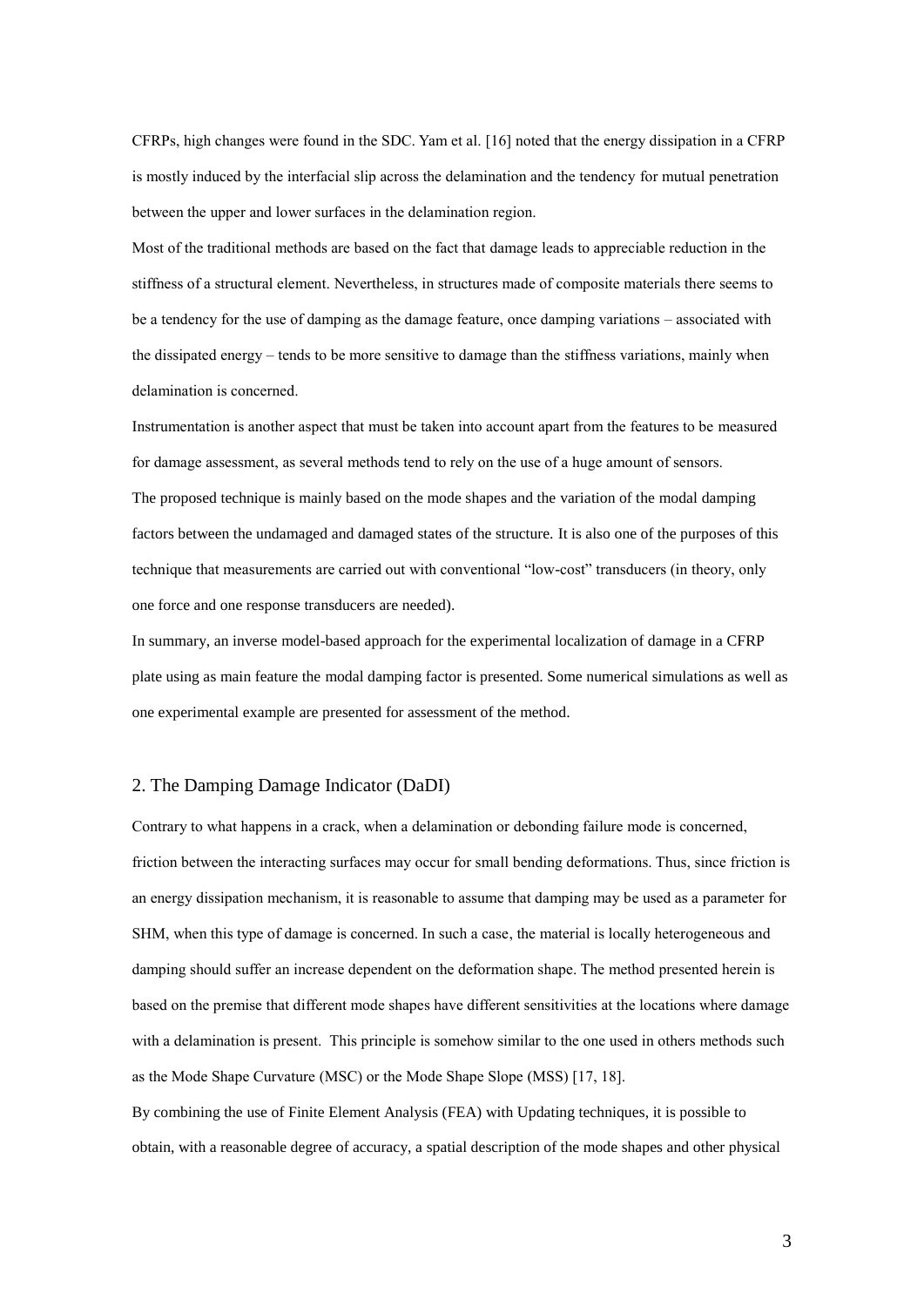quantities along the structure (such as strains, stresses, etc.). In the case of a thin plate, there will only be two bending planes and both the length (*x*) and width (*y*) directions have to be considered. Thus, a Plane Shape Function (PSF) is defined for mode  $r$  at a discretization node with co-ordinates  $(i, j)$  as

$$
PSF_{ij}^r = \frac{\left|X_{ij}^r\right|}{\max\left|X_{ij}^r\right|} + \frac{\left|Y_{ij}^r\right|}{\max\left|Y_{ij}^r\right|} \tag{1}
$$

where *X* and *Y* are two arbitrary mode dependent physical quantities in the directions *x* and *y* respectively. Considering that a delamination only leads to an increase in the damping factor  $\eta$ , the discrepancy between the undamaged and damaged state of the modal damping may be computed by

$$
\varDelta \eta_r^D = \frac{\eta_r^D - \eta_r}{\eta_r} \tag{2}
$$

where the superscript *D* stands for damage. It is assumed that the mode shapes and the natural frequencies will not suffer a considerable change between the undamaged and damaged states of the structure. Consequently, the PSF will also remain essentially unchanged. Then, an index, called Damping Damage Indicator (DaDI), can be defined as

$$
DaDI_{ij} = \frac{\sum_{r=1}^{N} \left( PSF_{ij}^{r} \cdot \Delta \eta_{r}^{D} \right)}{\sum_{r=1}^{N} PSF_{ij}^{r}}
$$
(3)

For the application of equation (3), only the damping factors for both the damaged and undamaged structure are required in addition to the PSF.

Replacing *X* and *Y* in equation (1) by the strains  ${}_{x}E$  and  ${}_{y}E$  respectively, as strains are functions of both the geometry of the structure and the material properties, the PSF is given by

$$
PSF_{ij}^r = \frac{\left| \mathbf{x} \mathbf{\varepsilon}_{ij}^r \right|}{\max \left| \mathbf{x} \mathbf{\varepsilon}_{ij}^r \right|} + \frac{\left| \mathbf{y} \mathbf{\varepsilon}_{ij}^r \right|}{\max \left| \mathbf{y} \mathbf{\varepsilon}_{ij}^r \right|}
$$
(4)

In this case, the DaDI given by equation (3) will be a function of both the modal strain shapes and modal damping factors variation.

## 3 Procedural Guidelines

#### *3.1. Structural Components*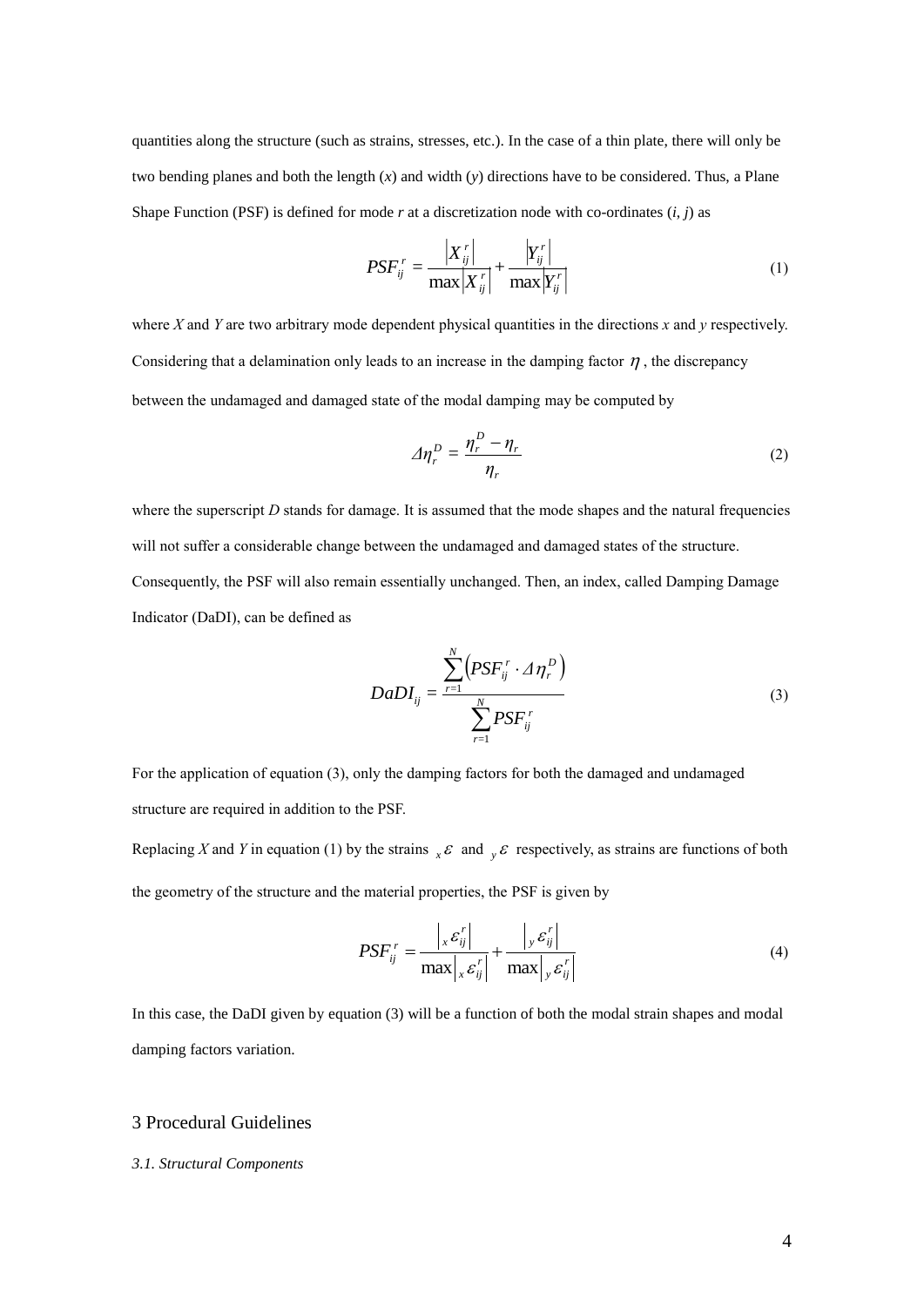Composite structures are usually low in weight when compared to metallic alloys. In the proposed technique, one force and one response transducers must be used so that at least one point Frequency Response Function (FRF) may be extracted. Unless a hammer is used to introduce the input excitation force and non-contact transducers are used to measure the output response (such as a LASER Vibrometer), the mass per unit area of a transducer may be relatively high when compared to the mass per unit area of a composite panel. Also, for lightweight structures, the connecting wires and cables may have an influence on the results that is difficult to predict. Hence, it is recommended that attached transducers are treated as part of the structure, thus avoiding the use of mass cancelling procedure techniques which may increase the uncertainty of the results.

#### *3.2. Extracting Mode Shapes and Modal Damping Factors from the Structure*

In order to obtain a spatial description of the mode shapes of the structure, one of the following approaches can be used:

- A scanning LASER vibrometer, or similar device, is used to measure the responses in several nodes to a single-point excitation. Based on the out-of-plane displacements, the strains can be estimated using numerical methods;
- A Finite Element Model (FEM) of the structure can be used alternatively.

If a FEM is chosen, it is advisable to resort to experimental data for Updating, which means that both approaches can be used together.

In order to identify the modal damping of both the undamaged and damaged states of the structure a modal identification technique is used based on measured FRFs. In the present case, the modal damping was thereafter identified using BETAlab software that makes use of the Characteristic Response Function (CRF) [19, 20], but any other suitable tools can be used instead.

### 4. Specimen Used to Determine the DaDI

In order to determine the DaDI, numerical and experimental tests have been carried out. The specimen considered is a quasi-isotropic CFRP rectangular plate with a  $(0, 45, 135, 90)$ <sub>S</sub> lay-up and approximate dimensions of  $2x241x390$ mm. Each layer is a woven carbon fibre prepreg constituted by Hexcel<sup>®</sup> G803 satin carbon fibre in HexPly<sup>®</sup> 200 phenolique matrix (200/40%/G803).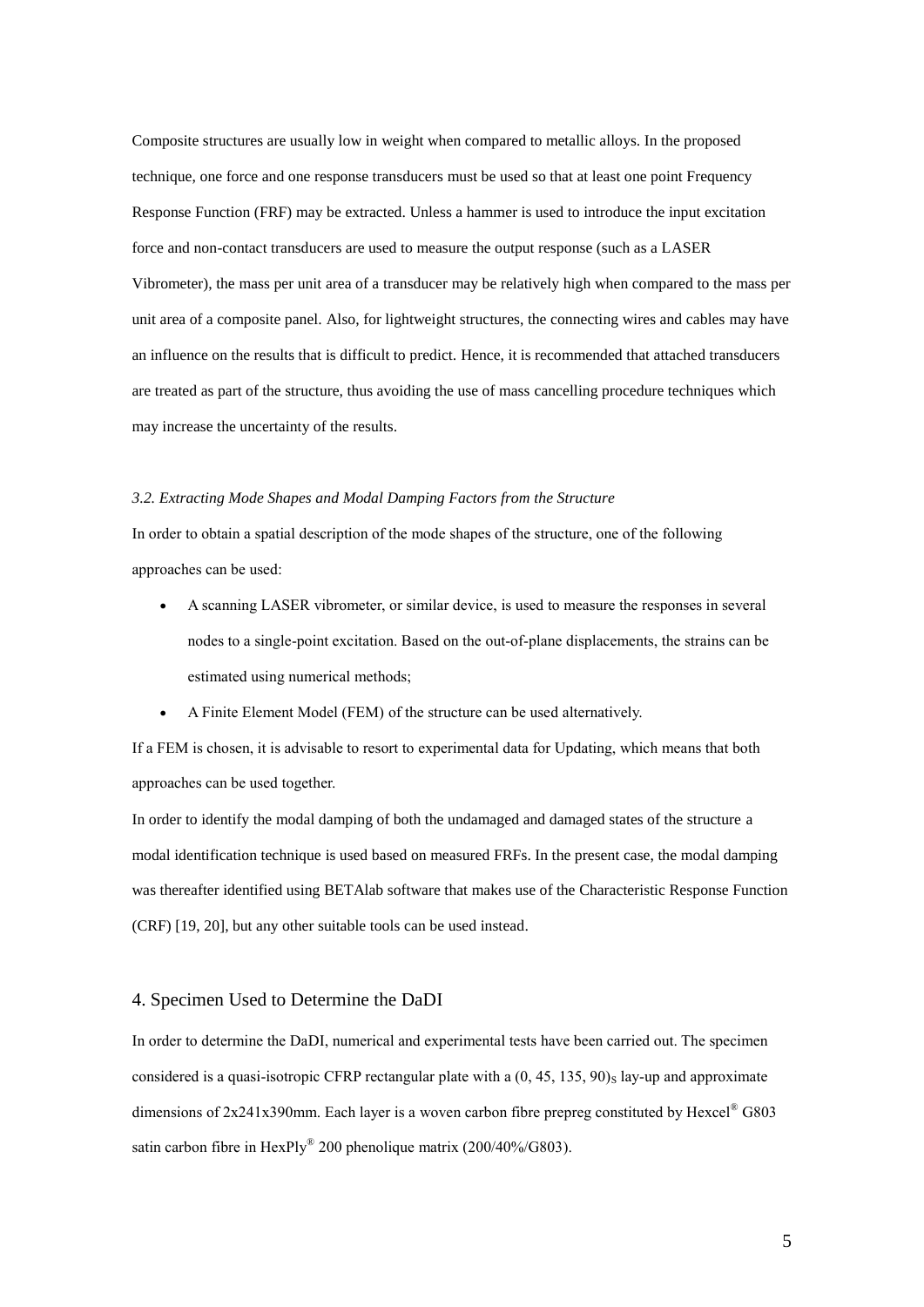It is considered that the force transducer, with an active mass of 18g (total mass is 21g) and moments of inertia  $I_x = I_y = 1.33 \times 10^{-6}$  kgm<sup>2</sup> and  $I_z = 8 \times 10^{-7}$  kgm<sup>2</sup>, is part of the structure.

The plate was modelled in ANSYS using a total of 1750 Shell63 elements, with 6 dof per each of the 4 nodes in the element and, for the damage localization, 6 regions have been considered, as shown in figure 1. Each of the 6 damage regions has 16 elements, corresponding to an area of approximately 1% of the total area of the plate.

Experimentally, damage was introduced in location A1 only, but two succeeding scenarios of damage were considered. In the first scenario, damage was introduced using an impact hammer from IMATEK. In the second scenario, the existing damage was increased by quasi-static loading.

## 5. Numerical Examples

Nine numerical simulations have been performed in order to study different damage scenarios. The first 6 are single damage simulations in each of the locations A1 to A6. The other 3 simulations include multiple damage locations (only damage in 2 different locations was studied). Damage was characterized by a local damping factor variation<sup>†</sup> by setting a different damping factor to each of the Shell63 elements, providing a global variation in the modal damping factors of the same order of magnitude of the experimental results (its local value was increased 100 times so that modal damping factor variations up to 200% could be found).

A total of 18 mode shapes has been considered in this study, in the range of 0 to 800 Hz. The probability for the location of the damage is shown by the values of the DaDI along the plate (figure 2). Areas with a higher DaDI value are more likely to be damage locations.

The nine snapshots taken and shown in figure 2 show the DaDI along the plate for a threshold level of 10% (only 10% of the total area of the plate is shown, corresponding to the highest values of DaDI). It may be observed that, in the studied examples, false-positives are more likely to occur rather than falsenegatives, but in general the results are satisfactory, since DaDI is a probability indicator and shows a high value at the effective locations.

#### 6. Experimental Examples

†<br>−

Frequency Independent (ANSYS).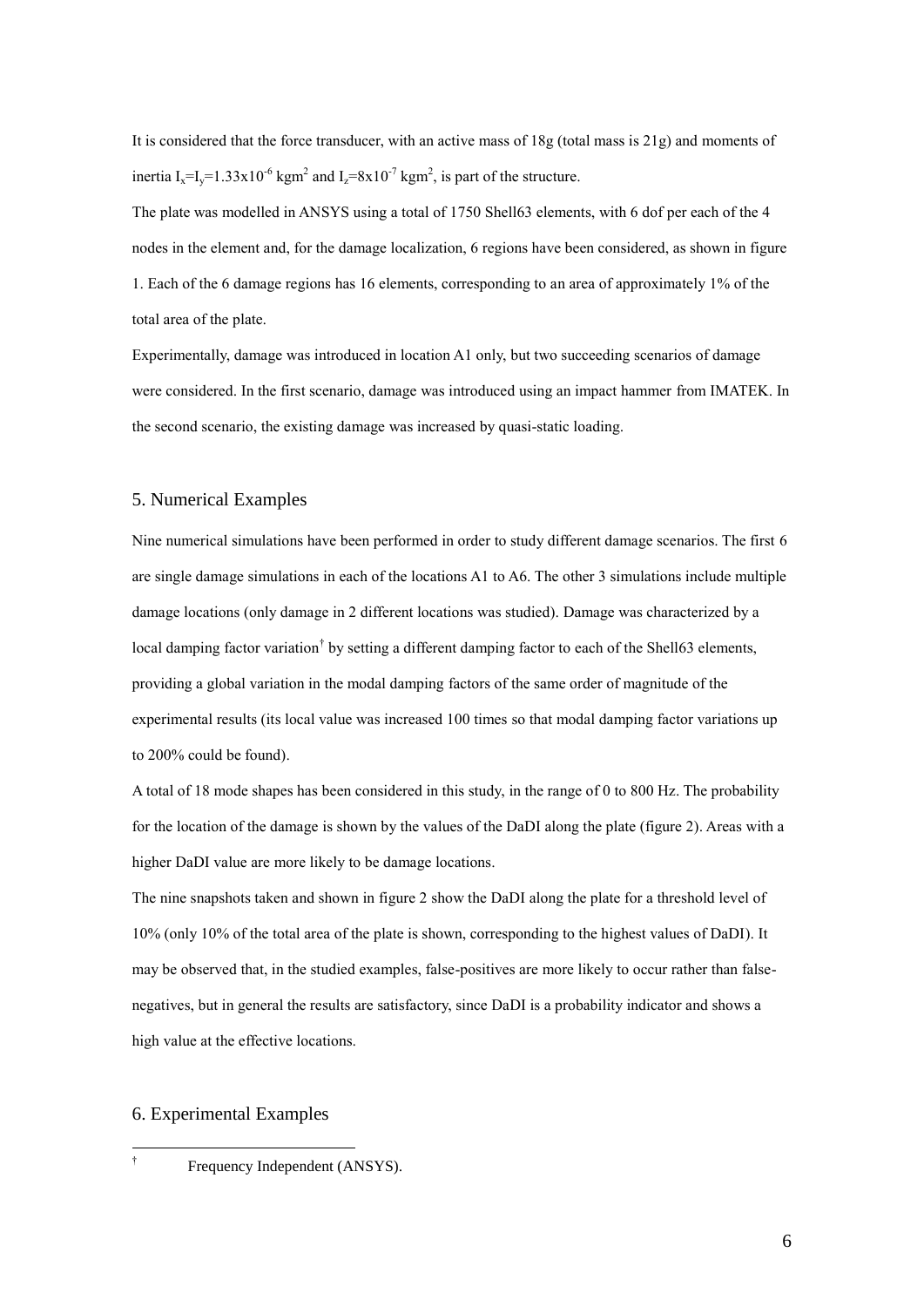For experimental assessment of the proposed technique, 2 experimental situations have been studied $\ddot{\cdot}$ :

- "Light" damage on location A1: damage introduced by impact. (A1H-A1D);
- "Heavy" damage on location A1: previous damage introduced by impact followed by quasistatic pressure (A1D-A1DD).

In the first case, measurements were carried out in the 0 to 400 Hz frequency range, thus leading to the modal identification of 8 modes only. In the second case measurements were carried out up to 800Hz and 18 modes have been identified.

#### *6.1. Test Setup*

1

A Pulse system from Brüel & Kjær (B&K), including a signal acquisition module (B&K type 3109) and LAN interface module (B&K type 7533), was used for both the signal generation and acquisition. The plate was suspended in a free-free configuration using two nylon strings. One multisine excitation force was introduced at the top-left corner of the plate using an electromagnetic shaker (B&K type 4809) and stinger. This force was measured using a force transducer (B&K type 8200) with charge amplifier (B&K type 2706). Four responses were measured using a dual-channel LASER vibrometer from Polytec (interferometer OFV 508 and controller OFV 2802i) and target reflective tape from 3M. Except for the direct FRF, all the other response measurement locations were chosen so that they would not be over a nodal line of the plate up to 400 Hz, as shown in figure 3. These nodal lines were obtained for validation of the FEM, using two scanning LASER vibrometers from Polytec. In the first run (up to 400 Hz), for condition A1H ("light" damage reference case), a combintation of head OFC-056, controller OFV-3001 and junction box PSV-Z-040M was used. In the second run (up to 800 Hz), for condition A1D ("heavy" damage reference case) a combination of head PSV-400, controller OFV-5000 and junction Box PSV-400 was used.

#### *6.2. Some Considerations on the Damping Variation*

Until now, it has been considered that the typical form of damage in a composite material is a delamination. Furthermore, it was considered that this type of damage would lead to an increase in the

<sup>&</sup>lt;sup>‡</sup> For the sake of simplicity, the several conditions of the structure will be referred to as A1H (for the health state), A1D (for the damage state introduced by impact) and A1DD (for the damage state introduced by both impact and quasi-static loading).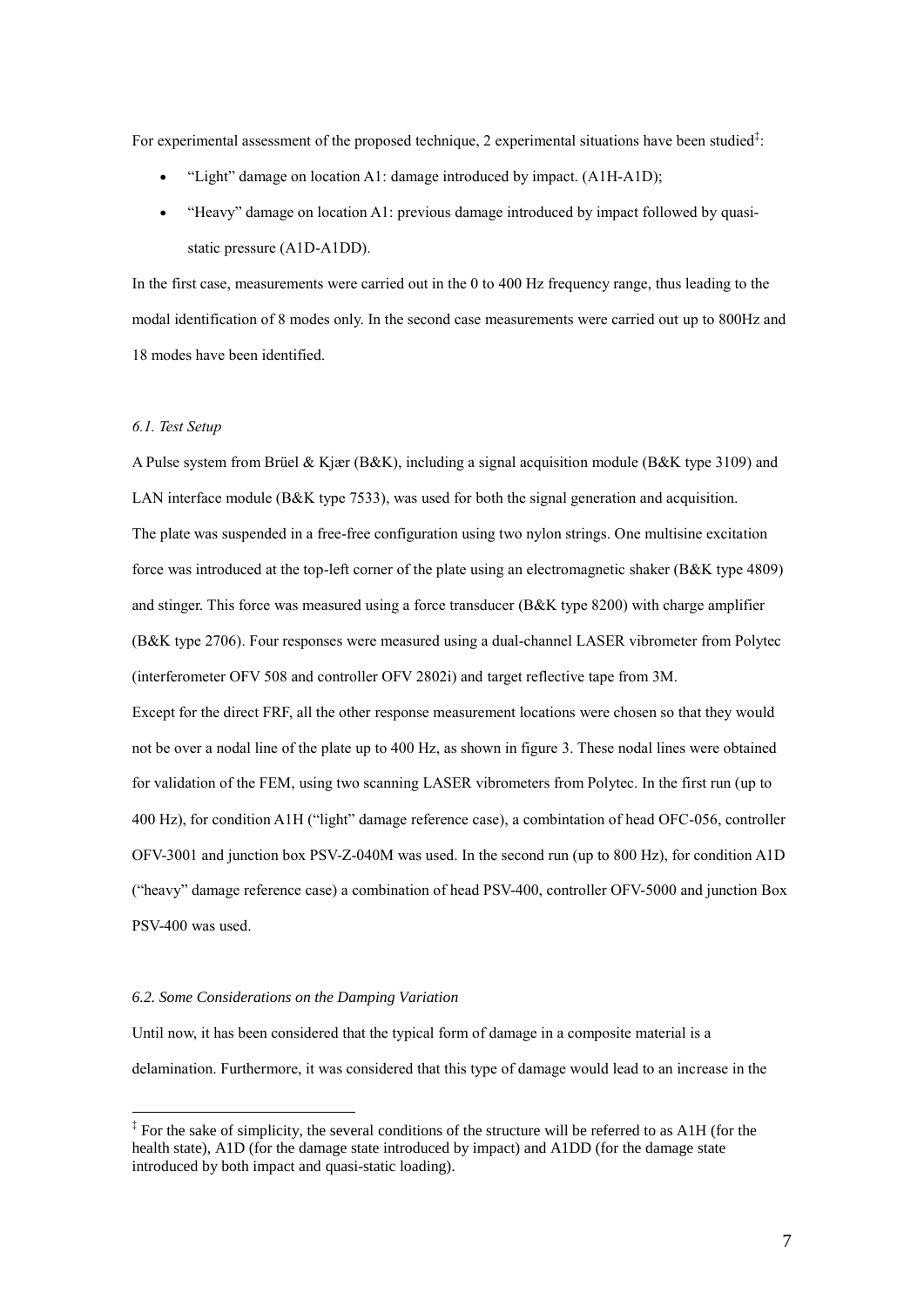damping as a consequence of the energy loss due to friction. Nevertheless, another typical failure mode is fibre breakage in the opposite face of the impact. In such a case, and if no significant delamination has occurred, is it possible that the damping will decrease instead?

A hint may come from Hadi and Ashton [21] who experimentally determined the material damping of several GFRP specimens showing that the damping factor is higher at low fibre volume fractions and that it increases with increasing fibre orientation up to 30º. The damping factor decreases as the fibre orientation increases above 30º. According to these authors, this happens because the total strain energy is dominated by the in-plane shear strain energy, and this has its maximum value at this fibre orientation. Thus, if a fibre breakage occurs in a specimen with no delamination, than it is reasonable to assume that, for some mode shapes, damping will decrease.

In order to obtain some insight, it was decided to plot the damping variation  $\Delta \eta_r^D$  with respect to the mode number, for both the experimental cases (figure 4).

The  $\Delta \eta_r^D$  is negative for some modes (dashed line). For instance, mode 2 has a negative value in both situations, whereas mode 4 has a negative vale for situation A1H-A1D and a positive value for situation A1D-A1DD. However, the negative values are generally low when compared to other values in the whole domain. Since these results are not enough to draw a reliable conclusion so far, it was considered that, due to the well known difficulty on estimating the modal damping with enough accuracy, the lower damping values might be a consequence of uncertainty. Thus, the following correction has been made to the values of  $\Delta \eta_r^D$  in the procedure:

$$
\left| \Delta \eta_r^{\,D} \right| \le \left| \min_r \left( \Delta \eta_r^{\,D} \right) \right| \Rightarrow \Delta \eta_r^{\,D} = 0 \tag{5}
$$

In this way, the modes that have a damping variation  $\left|\mathcal{A}\eta_r^D\right|$  lower than the absolute value of the minimum  $\Delta \eta_r^D$  are not considered as being sensitive to local damage. The effects of this correction on the damping factor variations  $\Delta \eta_r^D$  can be observed in figure 4 (continuous line)<sup>§</sup>.

#### *6.3. Results*

<u>.</u>

 $\frac{1}{3}$  This correction was not made for the numerical examples, since damage was simulated by a local increase of the damping. Thus,  $\Delta \eta_r^D$  remained positive for all the modes.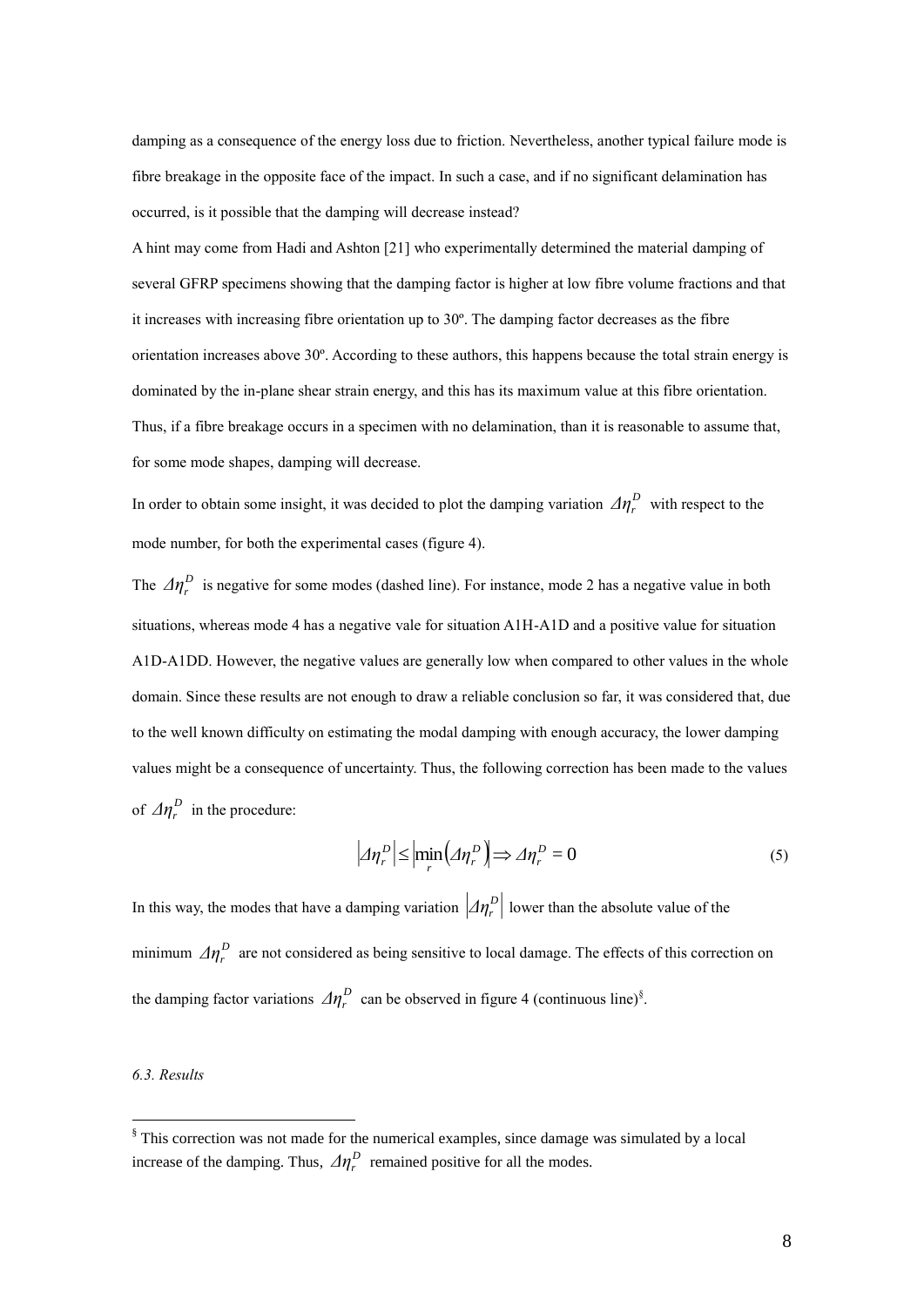The DaDI values along the plate are shown in figure 5. For the A1H-A1D case, the damage is not clearly identified and the presence of the force transducer seems to introduce a high influence on the results. It must be pointed out that the force transducer weighs 21g, which represents 7% of the total weight of the structure (296g). However, the damage is still located close to a high DaDI values area. In the second example, A1D-A1DD, for a heavier damage and in which higher order mode shapes were included, the DaDI points closer to the damage location. In fact, the two highest values of the DaDI occur within the "bean shaped" damage probability location area, one of each is precisely at the co-ordinates of impact.

Comparison of situations A1H-A1D and A1D-A1DD raises the question of what is influencing more the results: the damage severity or the number of available mode shapes? To answer this question, or at least to have a better insight on the influence of the number and type of mode shapes, the DaDI for situation A1D-A1DD was recalculated, using modes 1 to 8 separated from modes 9 to 18, as shown in figure 6. Observation of these pictures shows that not only the amount of available modes is important, but also the lower order modes are necessary in damage localization techniques. In fact, while using the same amount of modes, cases A1H-A1D and A1D-A1DD are not very different from each other with respect to the damage localization, although the probability area is sparse. Both cases highlight the presence of the force transducer. On the other hand, when used separately, higher order modes tend to provide several falsepositives. In summary, it can be said that lower order modes provide a fuzzy probability distribution of the damage location whereas higher order modes sharpen the damage location prediction.

#### *6.4. Some Considerations on the Frequency Variation*

It is reasonable to assume that fibre breakage locally reduces the stiffness of the component and thus a shift on the natural frequencies may happen. Nevertheless, they will not be as evident as changes in damping caused by interlaminar friction, when a delamination is present. In the damage case A1D-A1DD the variation of both the natural frequencies and modal damping factors were plotted in order to evaluate whether the frequency would suffer a significant increase in the presence of damage (figure 7). It can be seen that, when compared to damping, the relative frequency shifts are very low. In this particular case, the highest frequency shift observed was a decrease of 1.3% only, whereas the highest modal damping factor variation showed an increase of 163%.

9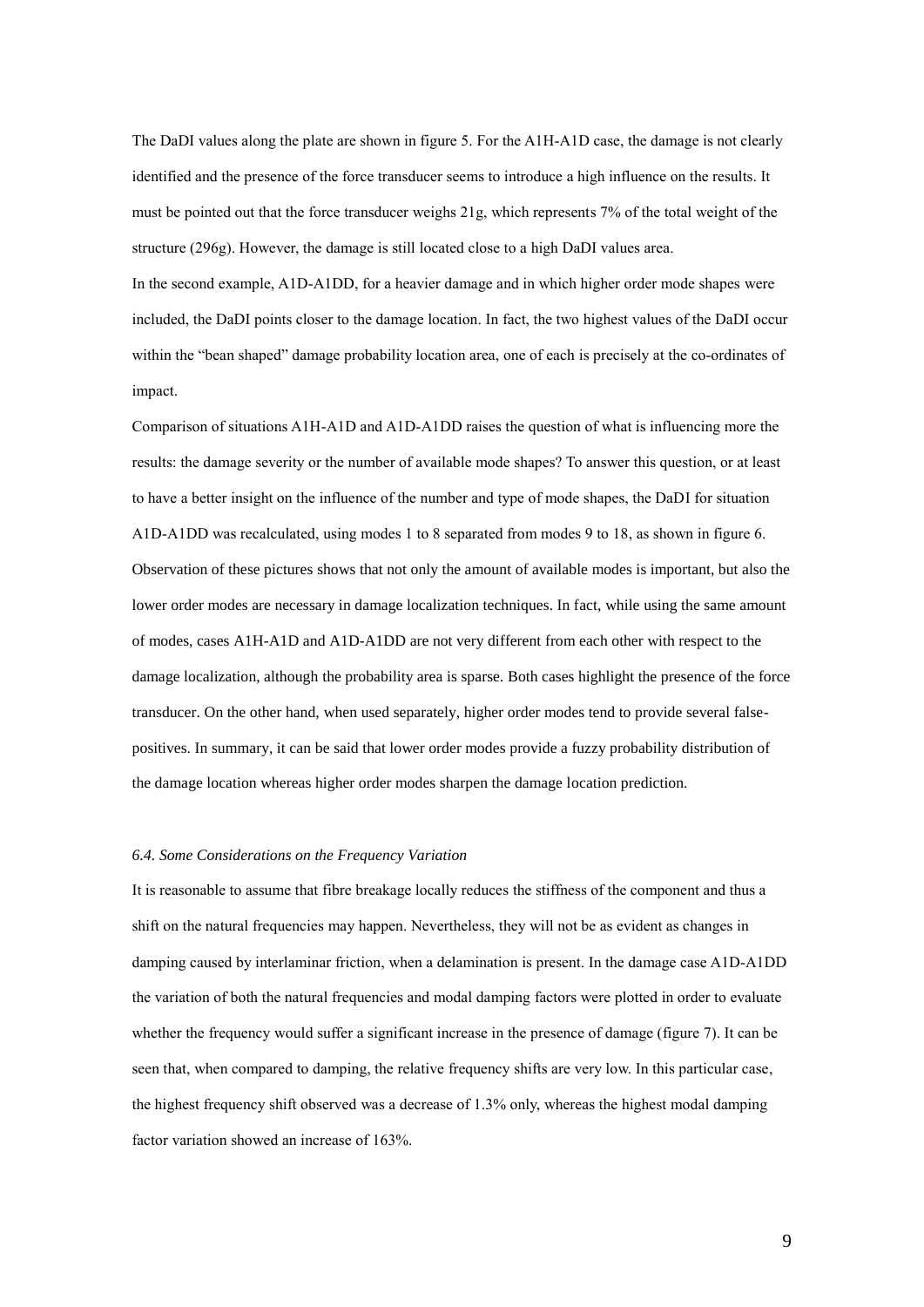### 7. Conclusions

A novel method for the localization of delamination damage in composite materials has been presented, using conventional, "low-cost" and generally easy to obtain equipment. This method uses the modal damping factor variation from a reference state to a damaged state as feature. It also makes use of the modal strain shapes, described by what is called a Plane Shape Function (PSF), as a tool to spatially describe the local sensitivity to damage. The damage location is assessed by an index, called the Damping Damage Indicator (DaDI), which provides a geometrical probability indication of the damage location. It is possible to highlight the following advantages of this method:

- In theory, only one response transducer may be used (more are required to avoid modal nodes and to reduce the uncertainty);
- It is applicable at low-cost to structures that have not been previously instrumented;
- So far, it provides a probability geometrical description of the damage location for any bidimensional structure.

As disadvantages, the following can be pointed out:

- It either requires a reliable FEM (Updating is desirable) or experimentally measured mode shapes;
- As other related methods, its success is strongly dependent on the amount (and type) of mode shapes used;
- It is neither false-positive nor false-negative free, although false-positives are more likely to occur.

Further research is still required, however, in order to improve the sensitivity of the method and avoid both false-positives and false-negatives. Although not explored in this paper, it is the belief of the authors that further developments of this technique will allow to both provide a measure of the severity of damage and to distinguish between delamination and fibre breakage in CFRPs.

#### Acknowledgments

The authors gratefully acknowledge Prof. Patrick Guillaume and his Ph.D. student Christof Devriendt from the Faculty of Applied Sciences of the *Vrije Universiteit Brussel* for the use of their laboratory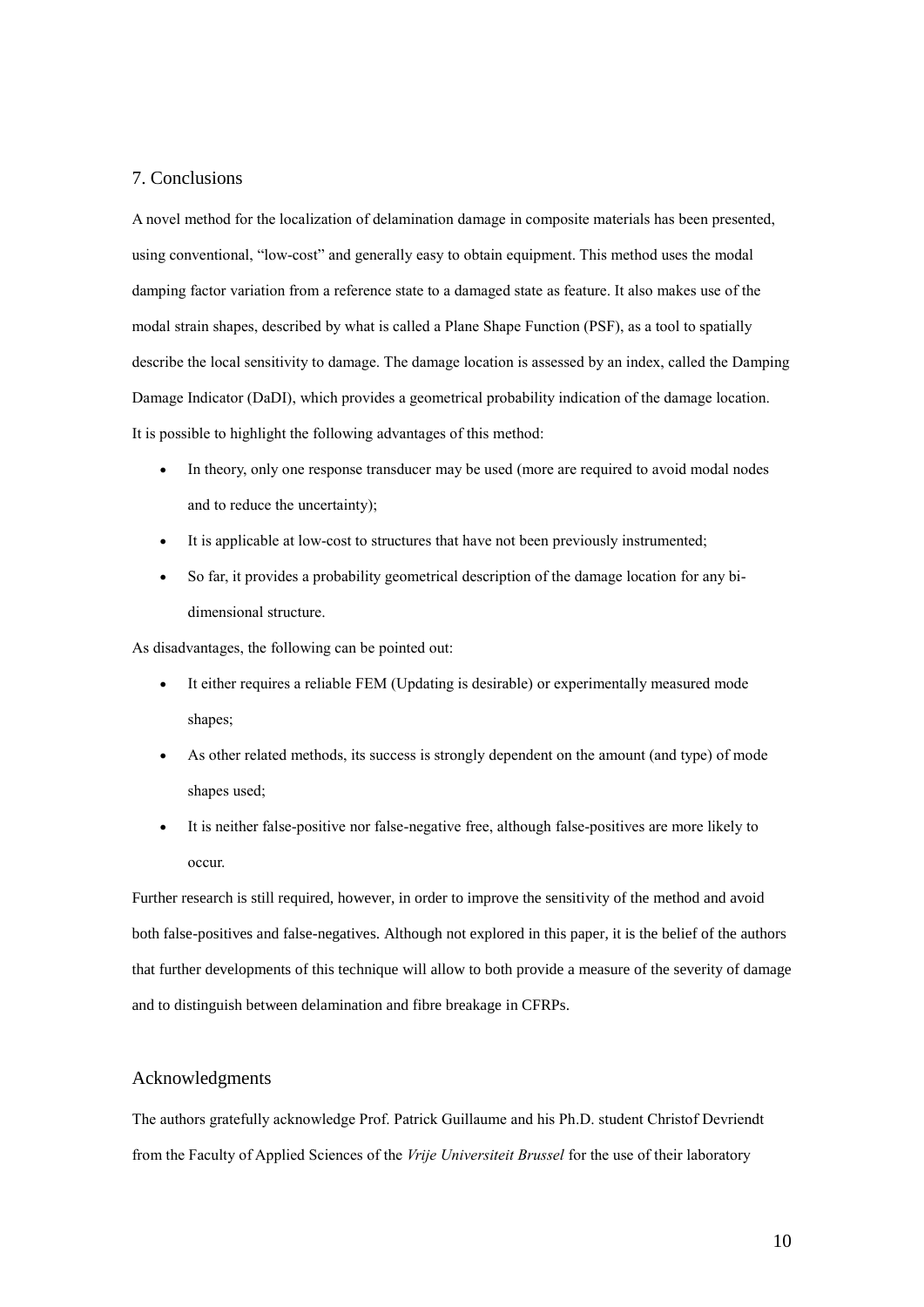equipment in their facilities, in particular two scanning LASER vibrometers, as well as giving valuable advices and guidance in the experimental testing.

Thanks are also due to Prof. João Travassos and Paulo Caldeira from *Instituto Superior de Engenharia de Lisboa* of the *Instituto Politécnico de Lisboa* for the use of their autoclave and consumables for the production of CFRP plates, as well as for all the time they spent helping us during that process, as well as to Prof. Rui de Carvalho from *Instituto Superior Técnico* of the *Universidade Técnica de Lisboa* and Marco Leite from *Escola Superior de Tecnologia de Abrantes* of the *Instituto Politécnico de Tomar* for the help and expertise on the introduction of BVID impact damage in the CFRP laminates. Finally, the authors would like to acknowledge the financial support of *Fundação para a Ciência e Tecnologia*.

### References

[1] B. Bonfiglioli, A. Strauss, G. Pascale, K. Bergmeister, Basic Study of Monitoring on Fibre Reinforced Polymers: Theoretical and Experimental Study, Smart Materials and Structures 14 (2005) 12-23.

[2] S.W. Doebling, C.F. Farrar, M.B. Prime, D.W. Shevits, Damage Identification and Health Monitoring of Structural and Mechanical Systems from Changes in their Vibration Characteristics: A Literature Review, in: Report to the Los Alamos National Laboratory, Los Alamos, USA, 1996.

[3] S.W. Doebling, C.R. Farrar, M.B. Prime, A Summary Review of Vibration-Based Damage Identification Methods, Shock and Vibration Digest 30 (2) (1998) 91-105.

[4] H. Sohn, C.R. Farrar, F.M. Hemez, D.D. Shunk, D.W. Stinemates, B.R. Nadler, A Review of Structural Health Monitoring Literature: 1996-2001, in: Report to the Los Alamos National Laboratory, Los Alamos, USA, 2003.

[5] D. Montalvão, N.M.M. Maia, A.M.R. Ribeiro, A Review on Vibration Based Structural Health Monitoring with Special Emphasis on Composite Materials, Shock and Vibration Digest 38 (4) (2006) 295-324.

[6] G. Park, H. Sohn, C.R. Farrar, D.J. Inman, Overview of Piezoelectric Impedance-Based Health Monitoring and Path-Forward, Shock and Vibration Digest 35 (6) (2003) 451-463.

[7] E.P. Carden, P. Fanning, Vibration Based Conditioning Monitoring: A Review, Structural Health Monitoring. 3 (4) (2004) 355-377.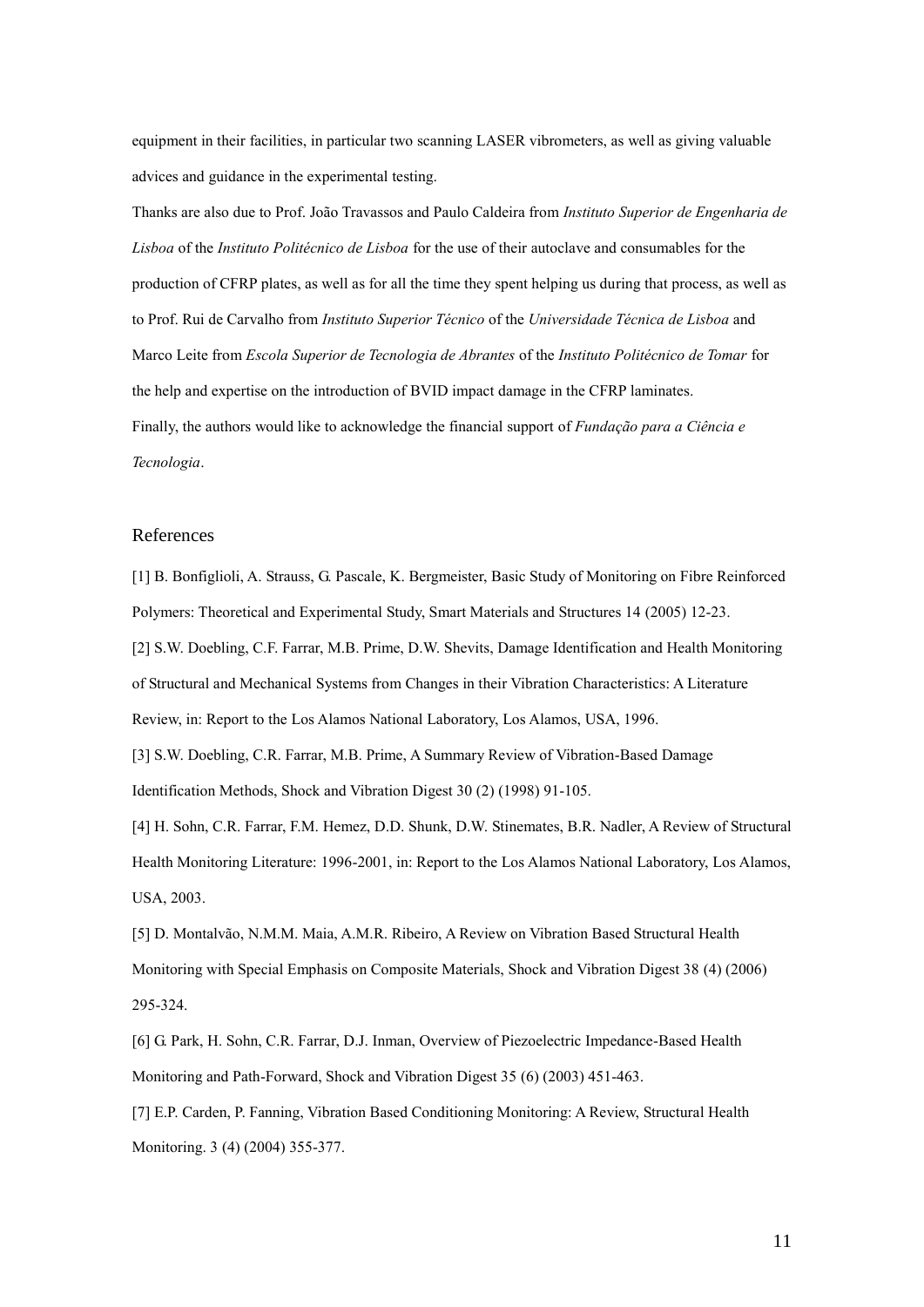[8] T. Uhl, K. Mendrok, Overview of Modal Model based Damage Detection Methods, in: Proceedings of the ISMA 2004 International Conference on Noise and Vibration Engineering, Leuven, Belgium, 2004, pp. 361-375.

[9] C.R. Farrar, H. Sohn, A.N. Robertson, Applications of Nonlinear System Identification to Structural Health Monitoring, in: Proceedings of the Second European Workshop on Structural Health Monitoring, Munich, Germany, 2004, pp. 59-67.

[10] D.R. Sanders, Y.I. Kim, N. Stubbs, Nondestructive Evaluation of Damage in Composite Structures Using Modal Parameters, Experimental Mechanics 32 (3) (1992) 240-251.

[11] F.L. Matthews, Damage in Fibre Reinforced Plastics; Its Nature, Consequences and Detection, in: Proceedings of the DAMAS99 Third International Conference on Damage Assessment of Structures, Dublin, Ireland, 1999, pp. 1-16.

[12] R.J.S. Carvalho, Resistência Residual de um Compósito de Matriz Epóxídica reforçado por Fibras de Carbono após Reparação, Ph.D. Thesis, Instituto Superior Técnico, Technical University of Lisbon, Lisbon, Portugal, 2003 (in Portuguese).

[13] P. Cawley, R.D. Adams, The Location of Defects in Structures from Measurements of Natural Frequencies, Journal of Strain Analysis for Engineering Design 14 (2) (1979) 49-57.

[14] S. Keye, M. Rose, D. Sachau, Localizing Delamination Damages in Aircraft Panels from Modal Damping Parameters, in: Proceedings of the IMAC XIX International Modal Analysis Conference, Kissimmee, Florida, USA, 2001, pp. 412-417.

[15] C. Kyriazoglou, B.H. Le Page, F.J. Guild, Vibration Damping for Crack Detection in Composite Laminates, Composites, Part A: Applied Sciences and Manufacturing 35 (2004) 945-953.

[16] L.H. Yam, Z. Wei, L. Cheng, Nondestructive Detection of Internal Delamination by Vibration-based Method for Composite Plates, Journal of Composite Materials 38 (24) (2004) 2183-2198.

[17] O.S. Salawu, C. Williams, Damage Location using Vibration Mode Shapes, in: Proceedings of the IMAC XII International Modal Analysis Conference, Honolulu, Hawaii, USA, 1994, pp. 933-939.

[18] Y.K. Ho, D.J. Ewins, On the Structural Modal Identification with Mode Shapes, in: Proceedings of the European COST F3 Conference on System Identification and Structural Health Monitoring, Madrid, Spain, 2000, pp. 677-686.

[19] N.M.M. Maia, J.M.S. Silva, A.M.R. Ribeiro, A New Concept in Modal Analysis: The Characteristic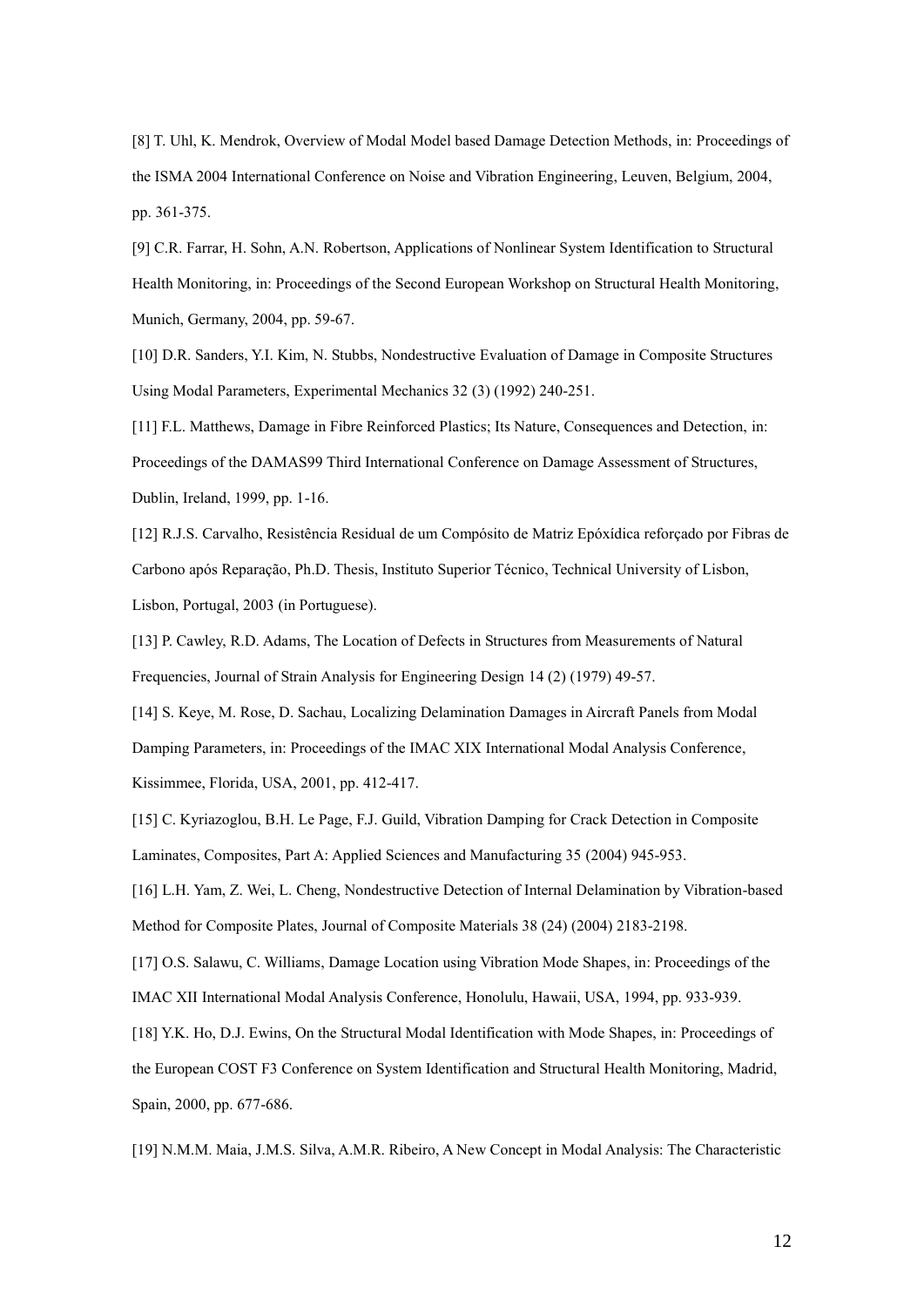Response Function, The International Journal of Analytical and Experimental Modal Analysis 9 (3) (1994) 191-202.

[20] J.M.M. Silva, N.M.M. Maia, A.M.R. Ribeiro, Structural Dynamic Identification with Modal Constant Consistency using the Characteristic Response Function (CRF), Machine Vibration 5 (2) (1996) 83-88.

[21] A.S. Hadi, J.S. Ashton, Measurement and Theoretical Modeling of the Damping Properties of a Uni-Directional Glass/Epoxy Composite, Composite Structures 34 (1996) 381-385.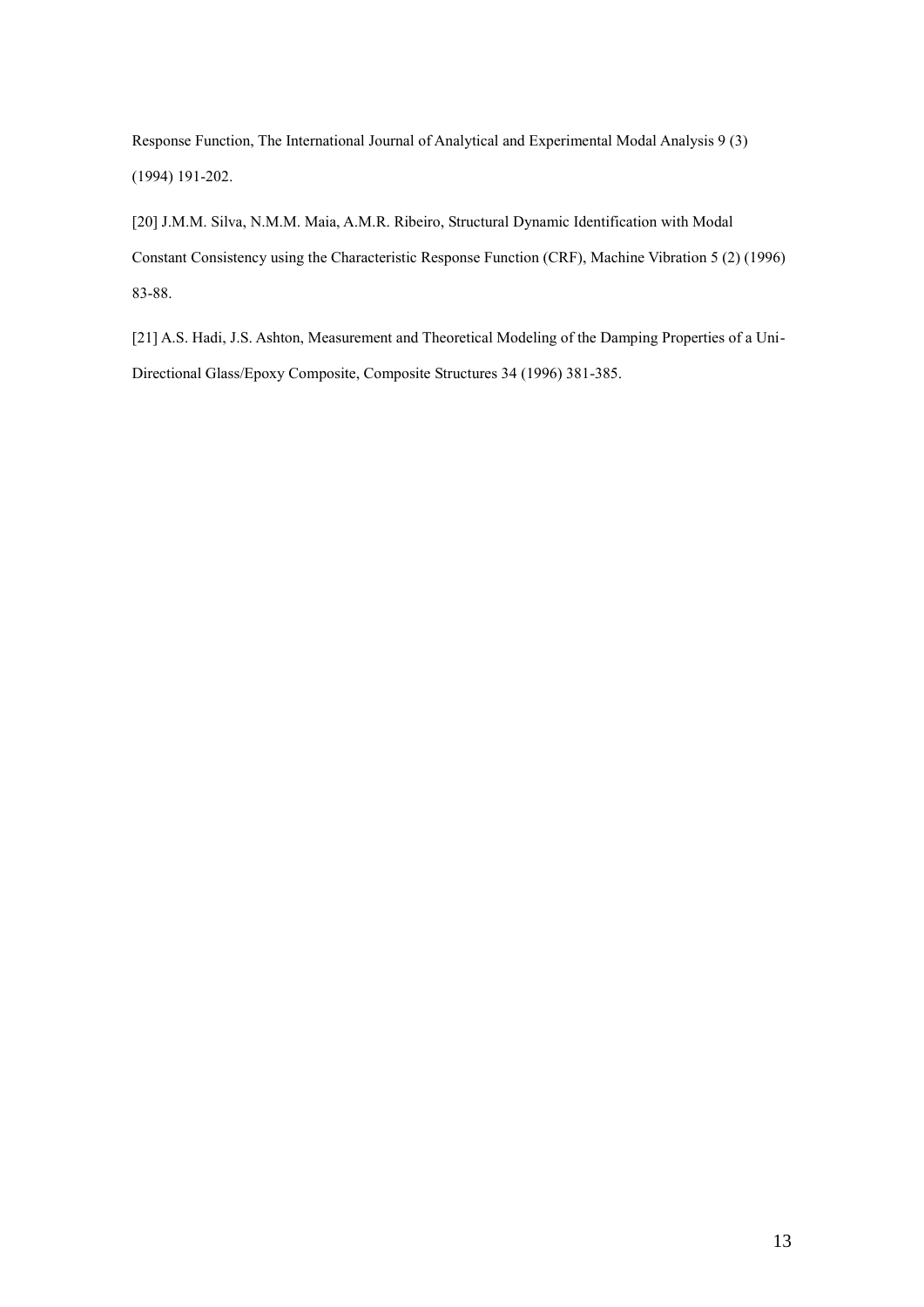

Fig. 1 – FEM of the studied plate: force transducer and damage locations.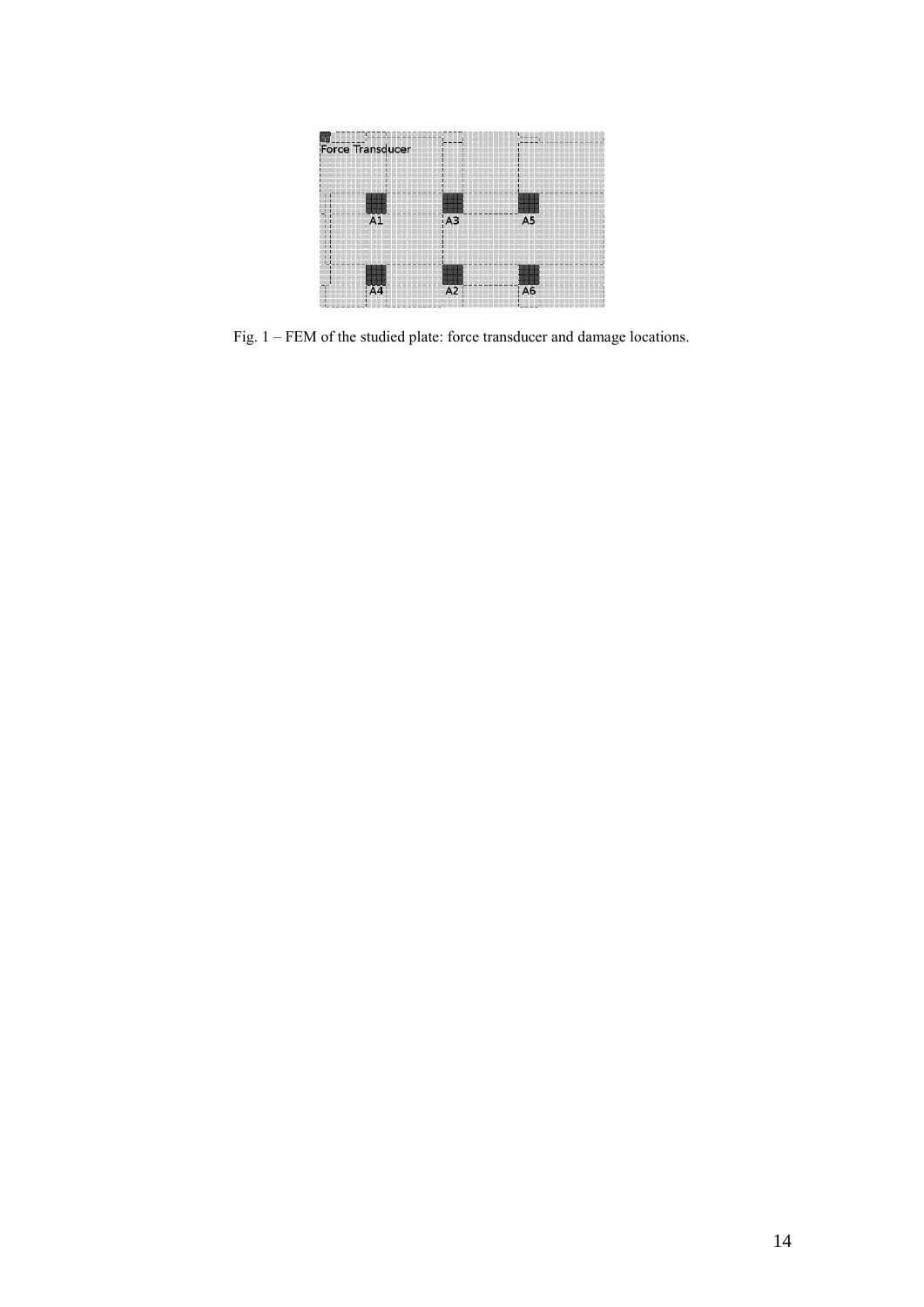

Fig. 2 – DaDI probability along the plate: numerical examples (area threshold level ≈10%).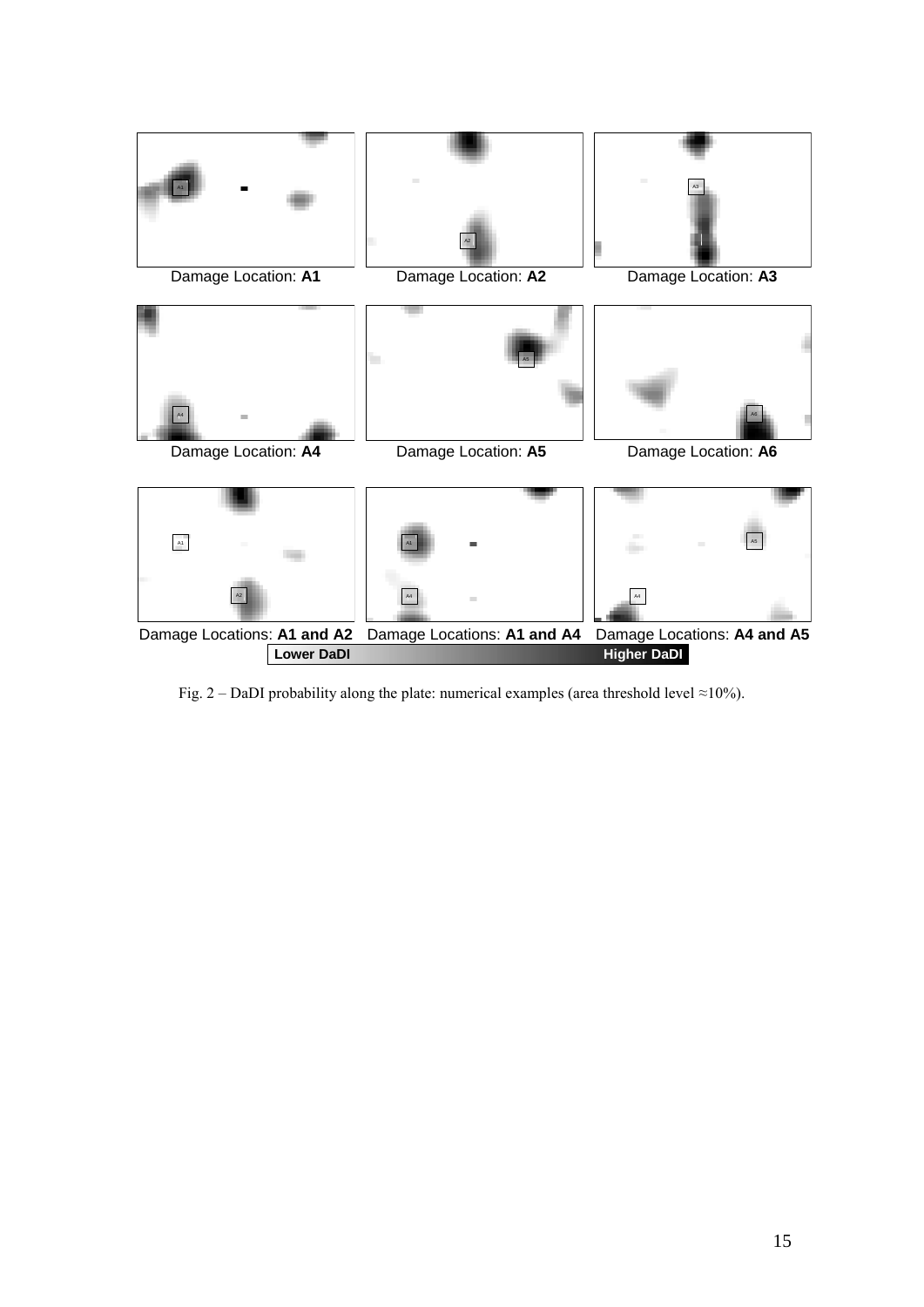

Fig. 3 – Measurement locations for the responses, experimental damage location and nodal lines of the plate until the 400 Hz frequency range (8 modes visible).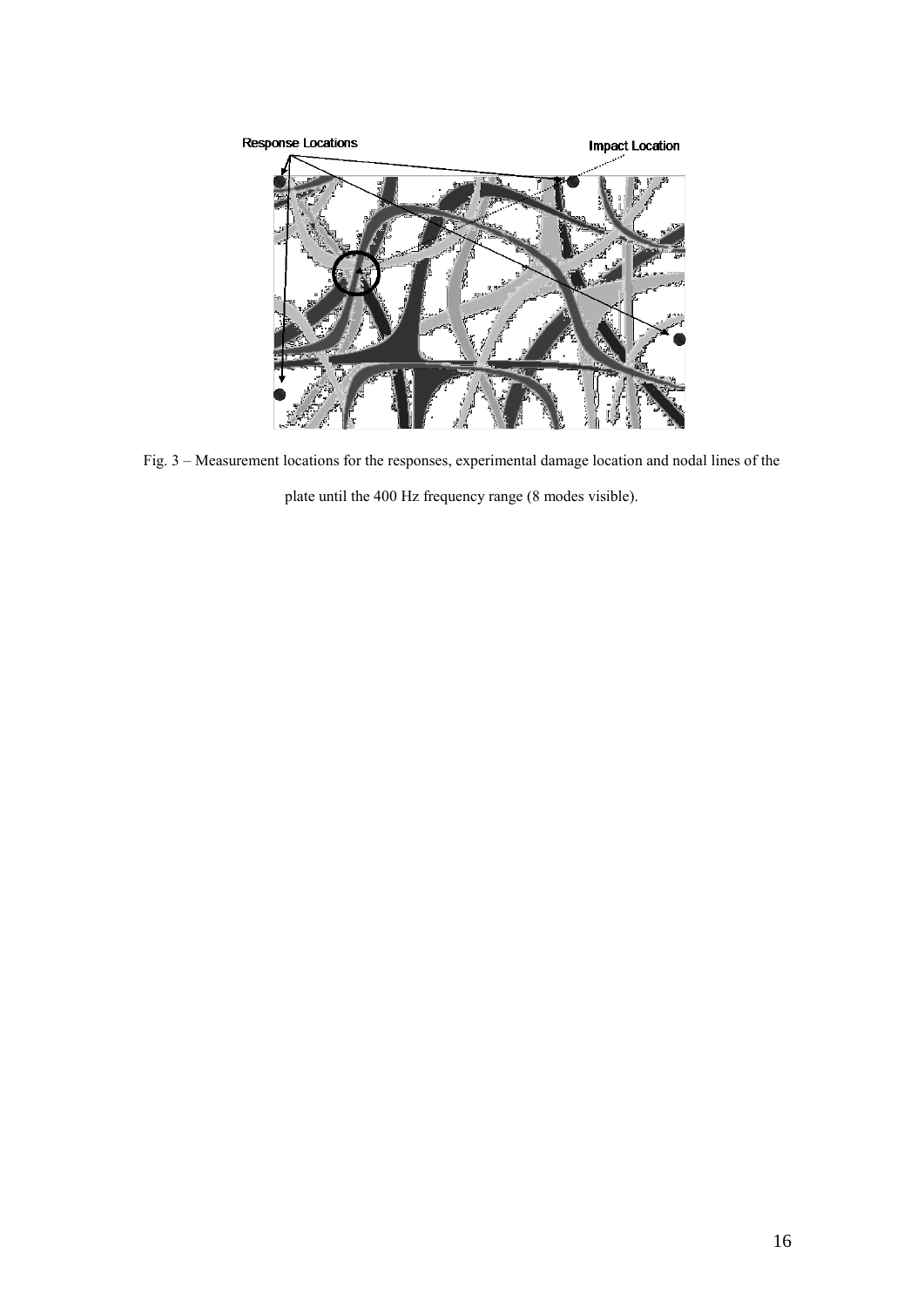

Fig. 4 - DaDI probability along the plate: experimental examples (area threshold level ≈10%).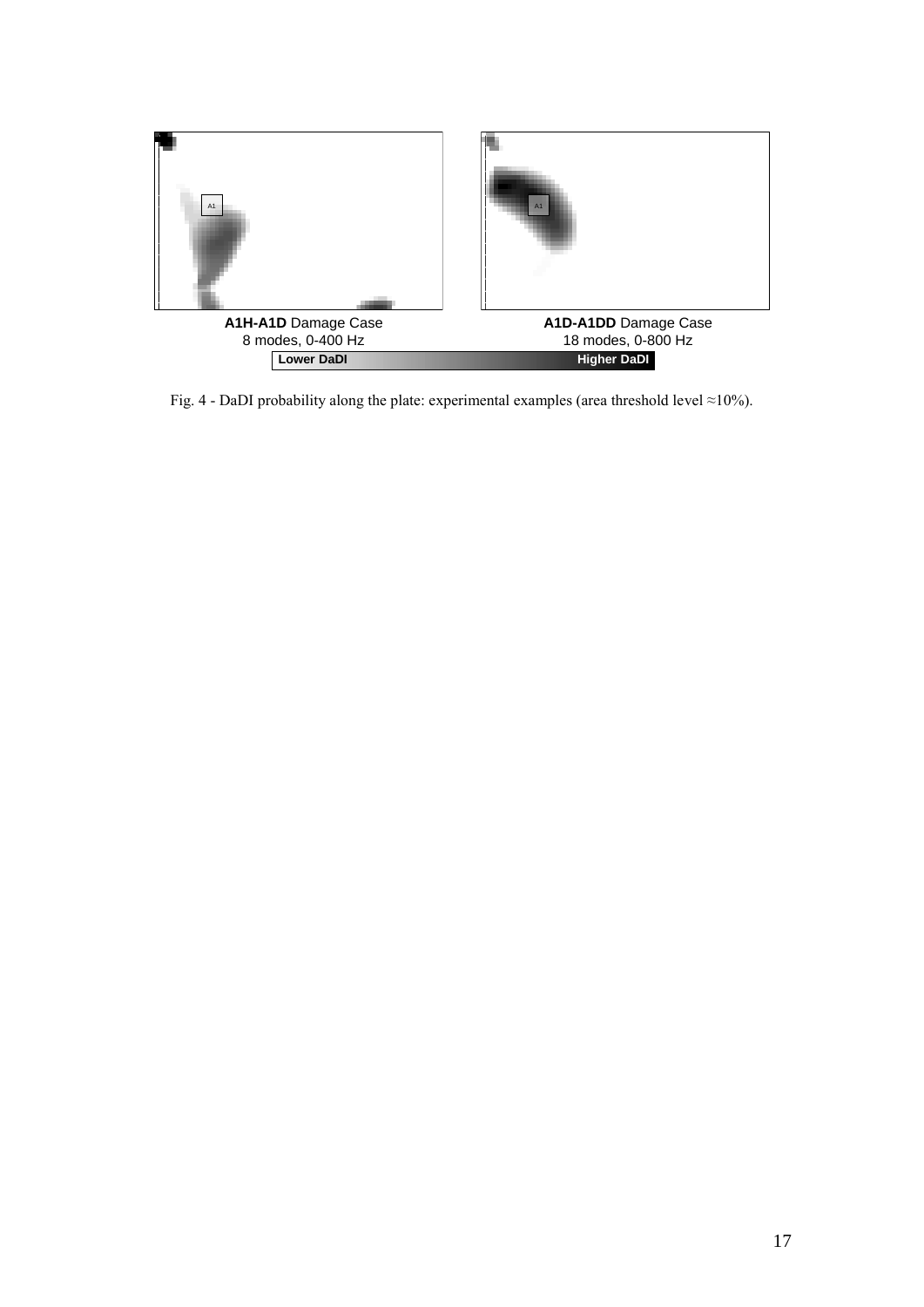

Fig. 5 – DaDI probability along the plate: experimental example A1D-A1DD for lower order modes (left)

and higher order modes (right) (area threshold level  $\approx$ 10%).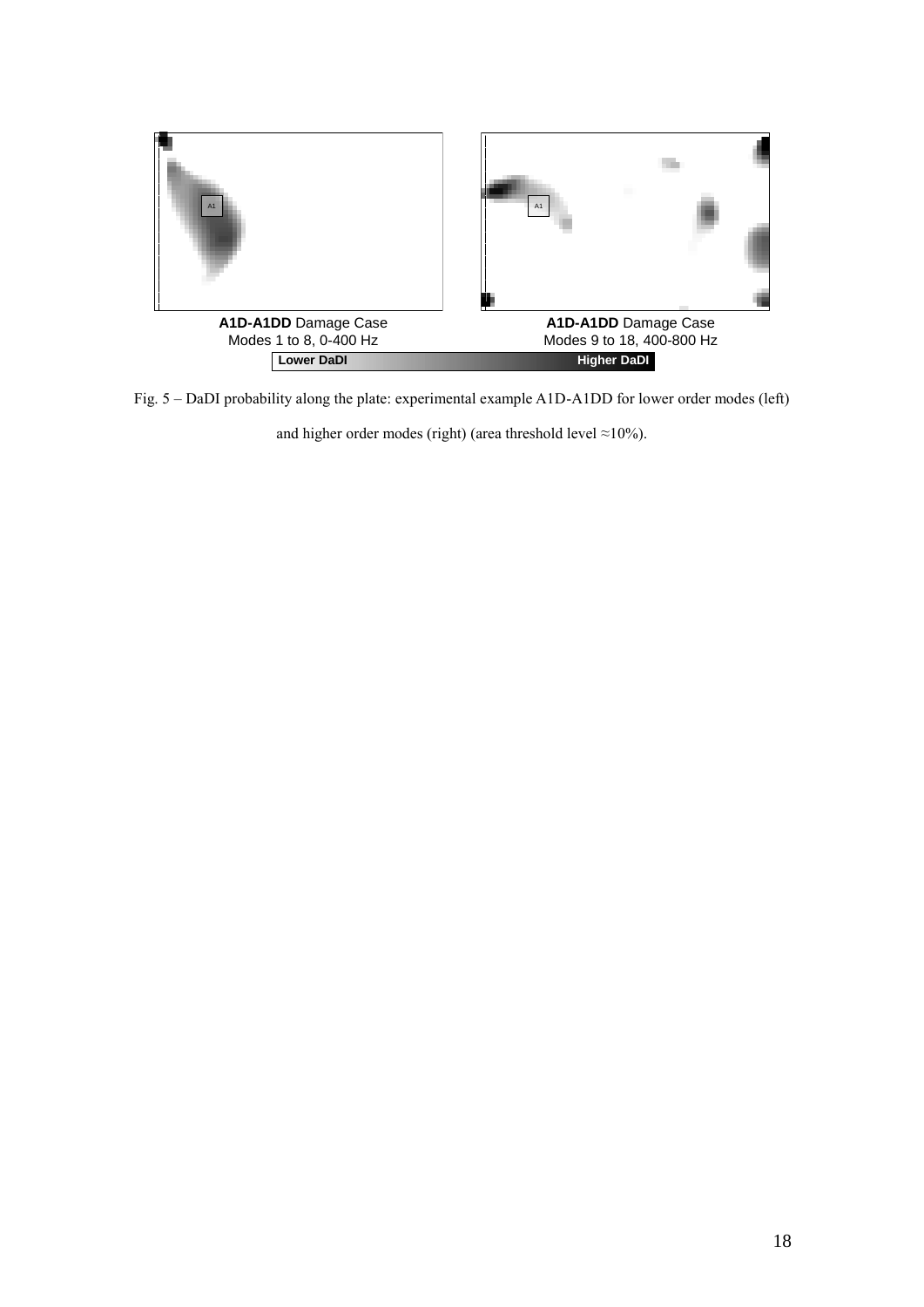

Fig. 6 – Damping variation  $\Delta \eta_r^D$  (dashed line) and correction (continuous line) with respect to the mode number for cases A1H-A1D (left) and A1D-A1DD (right).